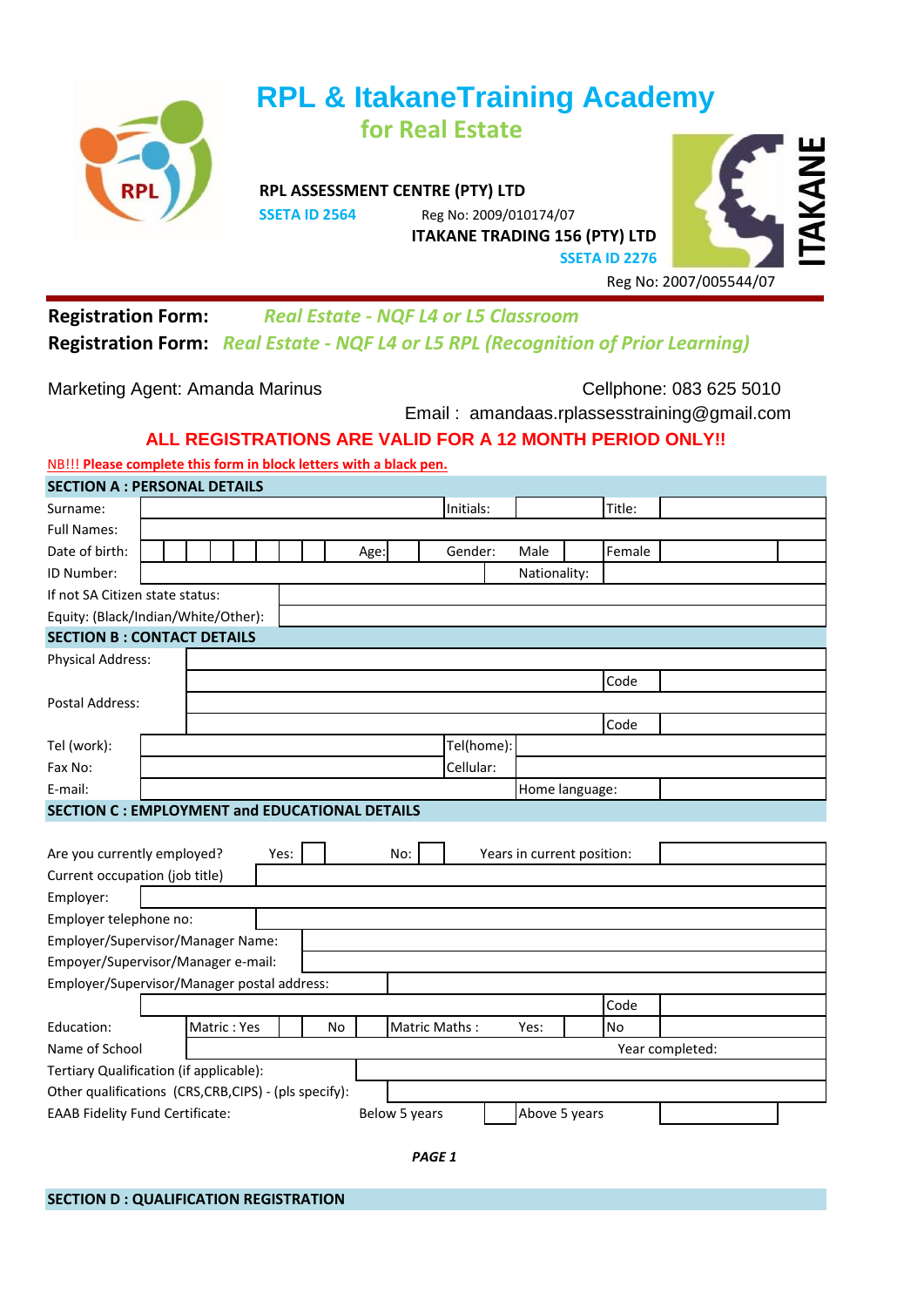#### (Please tick the relevant box)

Name of Programme: FETC: Real Estate - NQF L4 for Estate Agents (incl interns) QF L5 for Principals (incl managers etc)

 $\overline{\Gamma}$ 

|  | NC: Real Estate - NO |  |
|--|----------------------|--|
|  |                      |  |

RPL RPL RPL With Workshop optional extra (Inquire about fee for workshops)

Have you worked in the Real Estate Industry and for how long? Are you currently employed as Intern Estate Agent? Please provide your EAAB Registration details. (If available) Please provide your company registration details (if Principals).

| <b>SECTION E : FEES</b>                                                                           |                                                                                                       |      |  |  |  |  |  |
|---------------------------------------------------------------------------------------------------|-------------------------------------------------------------------------------------------------------|------|--|--|--|--|--|
|                                                                                                   |                                                                                                       | Tick |  |  |  |  |  |
| <b>NQFL4</b>                                                                                      |                                                                                                       |      |  |  |  |  |  |
| RPL @ R 3 650 -                                                                                   | (Candidate is subject to a screening process -no workshops)                                           |      |  |  |  |  |  |
| Full Course @ R 5 890 -<br>(1 day a week for 12 weeks classroom training)                         |                                                                                                       |      |  |  |  |  |  |
| <b>NQFL5</b>                                                                                      |                                                                                                       |      |  |  |  |  |  |
| RPL @ R 4 450 -                                                                                   | (Candidate is subject to a screening process -no workshops)                                           |      |  |  |  |  |  |
| <b>Full Course @ R 7 550 -</b>                                                                    | (1 day a week for 12 weeks classroom training)                                                        |      |  |  |  |  |  |
| EAAB Logbook Training @ R 2990                                                                    | (3 hours per month for 6 months)                                                                      |      |  |  |  |  |  |
| <b>EAAB Logbook ONE-ON-ONE Session</b>                                                            | (4 hours session) @ R1500.00                                                                          |      |  |  |  |  |  |
| NQF L4                                                                                            |                                                                                                       |      |  |  |  |  |  |
|                                                                                                   | Full Course + EAAB Logbook + PDE Preparation @ R 9 200 (1 day a week for 12 weeks classroom training) |      |  |  |  |  |  |
|                                                                                                   | (Incl. Full Course Fee / Study Guides & Courier Fees)                                                 |      |  |  |  |  |  |
|                                                                                                   |                                                                                                       |      |  |  |  |  |  |
| Matric Modules - both Literacy and Maths: R 1200 and                                              | (Only if part of the RPL PoE)                                                                         |      |  |  |  |  |  |
| Maths Module only: R 650                                                                          | (Only if part of the RPL PoE)                                                                         |      |  |  |  |  |  |
| Literacy Module only: R 650                                                                       | (Only if part of the RPL PoE)                                                                         |      |  |  |  |  |  |
| <b>Study guides:</b><br>L4 ELECTRONIC COPY - R890                                                 | HARD COPY - R1090                                                                                     |      |  |  |  |  |  |
| <b>Study guides:</b><br>HARD COPY - R1290<br>L5 ELECTRONIC COPY - R990                            |                                                                                                       |      |  |  |  |  |  |
| (Compulsary for classroom but optional for RPL)<br><b>Courier fees Additional for Hard Copies</b> |                                                                                                       |      |  |  |  |  |  |
| * (If requesting L5 study guides, please mark your field of Specialization underneath)            |                                                                                                       |      |  |  |  |  |  |
| *Valuation<br>*Real Estate Practice                                                               | *Property Management                                                                                  |      |  |  |  |  |  |
| <b>SECTION F : PAYMENT OPTION</b>                                                                 |                                                                                                       |      |  |  |  |  |  |

| Payment details: |  |
|------------------|--|
|------------------|--|

| I enclose proof of direct payment to : Itakane Trading 156 (Pty) Ltd |                                     |  |  |  |  |
|----------------------------------------------------------------------|-------------------------------------|--|--|--|--|
|                                                                      | Standard Bank Constantia: 025 - 309 |  |  |  |  |
|                                                                      | Account No: 07 180 257 6            |  |  |  |  |
| Please tick if you require an invoice to be sent to you              |                                     |  |  |  |  |

| I, (full name)                                                                                            | ID No: |  |  |  |  |
|-----------------------------------------------------------------------------------------------------------|--------|--|--|--|--|
| state that the above information is true to the best of my knowledge. In signing this application form, I |        |  |  |  |  |
| accept the terms and conditions of payment and understand the roles and responsibilites of myself and     |        |  |  |  |  |
| Itakane RPL Assessment Centre re this learning intervention. The terms and conditions are on page 3.      |        |  |  |  |  |
|                                                                                                           |        |  |  |  |  |

| E |  |  |  |
|---|--|--|--|

*PAGE 2*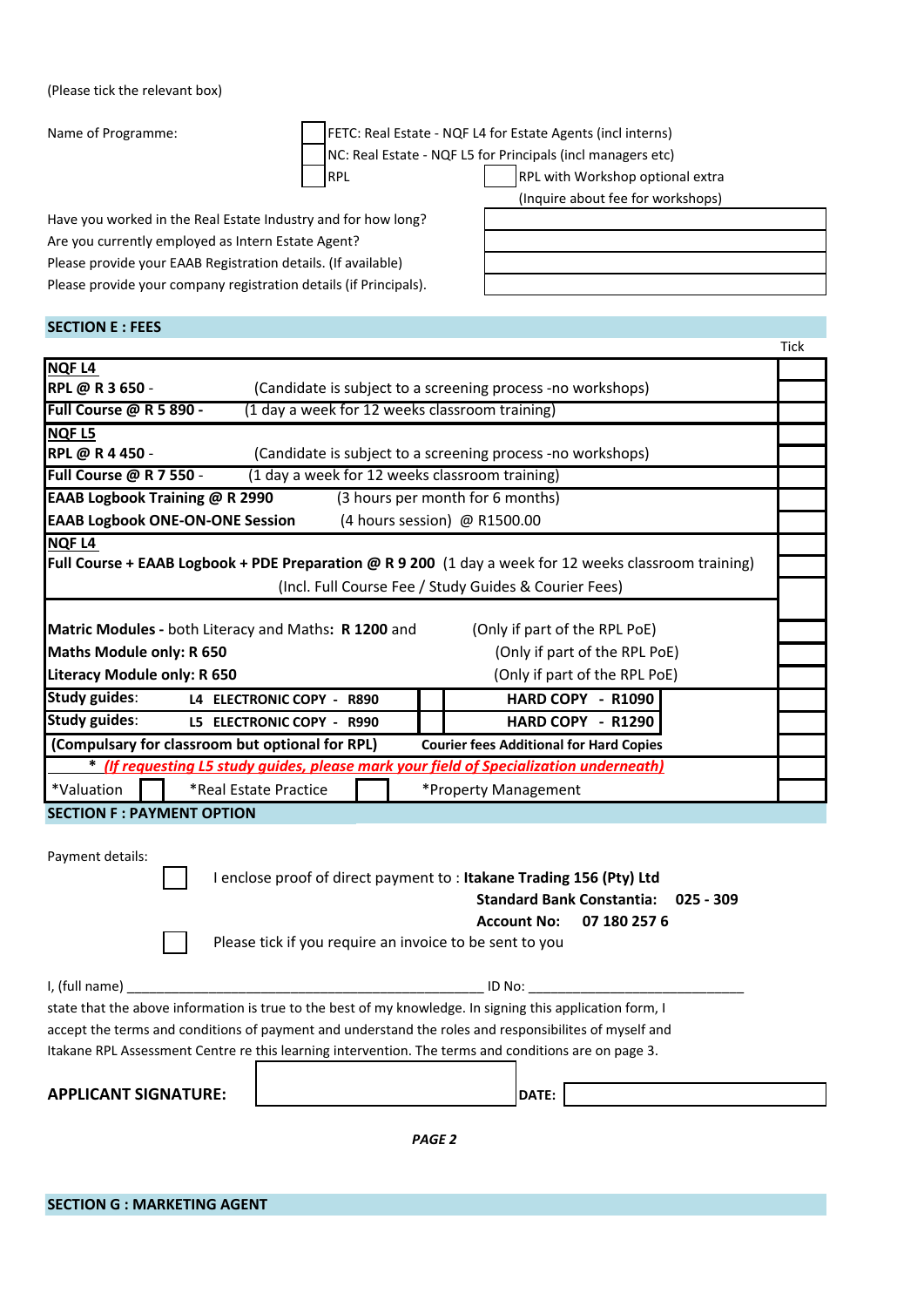| Referred by (Marketing Agent): |          |             |  |
|--------------------------------|----------|-------------|--|
| <b>OFFICE USE ONLY</b>         |          |             |  |
| RPL hooked/confirmed           | Invoiced | Invoice No: |  |

| <b>REL DOORED/CONNITIED</b> | <b>IIIVOILEU</b> | <b>INVOICE NO.</b> |  |
|-----------------------------|------------------|--------------------|--|
| Paid by applicant           | Proof            |                    |  |
| Date                        |                  |                    |  |
|                             |                  |                    |  |

#### **Terms and conditions:**

- 1. Itakane RPL Assessment Centre will be entitled to charge a **R 1 500** penalty fee for late submissions. This is for Portfolio's submitted after the **12 month's** period allowed for completion. Portfolios submitted after a 15 month period would require re-registration.  **Itakne & RPL reserves the right to change this rate at any time without notification to Learners**
- 2. Payments are non refundable no cancellation by the Estate Agent \ Principle is acceptable
- 3. Our classes range between 8-10 learners per class. Once you have registered, we will add your name to a waiting list. We will then notify you with further information regarding the actual starting date, venue and provide the attendance schedule.
- 4. Itakane RPL Assessment Centre reserves the right to cancel scheduled sessions if there is a valid reason or insufficient demand and will endeavour to give the candidate reasonable notice of cancelation or postponement. Alternative arrangements will be offered.
- 5. Extensions for submission of PoE may be granted provided the learner has given prompt notice, i.e. the learner is unable to complete due to illness or reasons beyond his/her control, which must be certified. by health professionals
- 6. Itakane RPL Assessment Centre & Training Academy is not responsible for any delays that may occur in the issuing of final certificates by the relevant SETA - QMD.
- 7. Certificates or Statement of Results will only be issued once the learner's account has been settled in full.
- 8. It is the learner's responsibility to update any contact details that may change from the time of submitting the application form.
- 9. Itakane RPL Assessment Centre is a Training Provider & Assessment Centre. The candidate acknowledges that training materials or study content (intellectual property) will be available from Itakane RPL Assessment Centre at additional costs, unless otherwise specified.

| <b>APPLICANT SIGNATURE:</b> | DATE: |  |
|-----------------------------|-------|--|
|                             |       |  |

 **Address: 64 Sir David Baird Drive, Bloubergstrand, 7441**